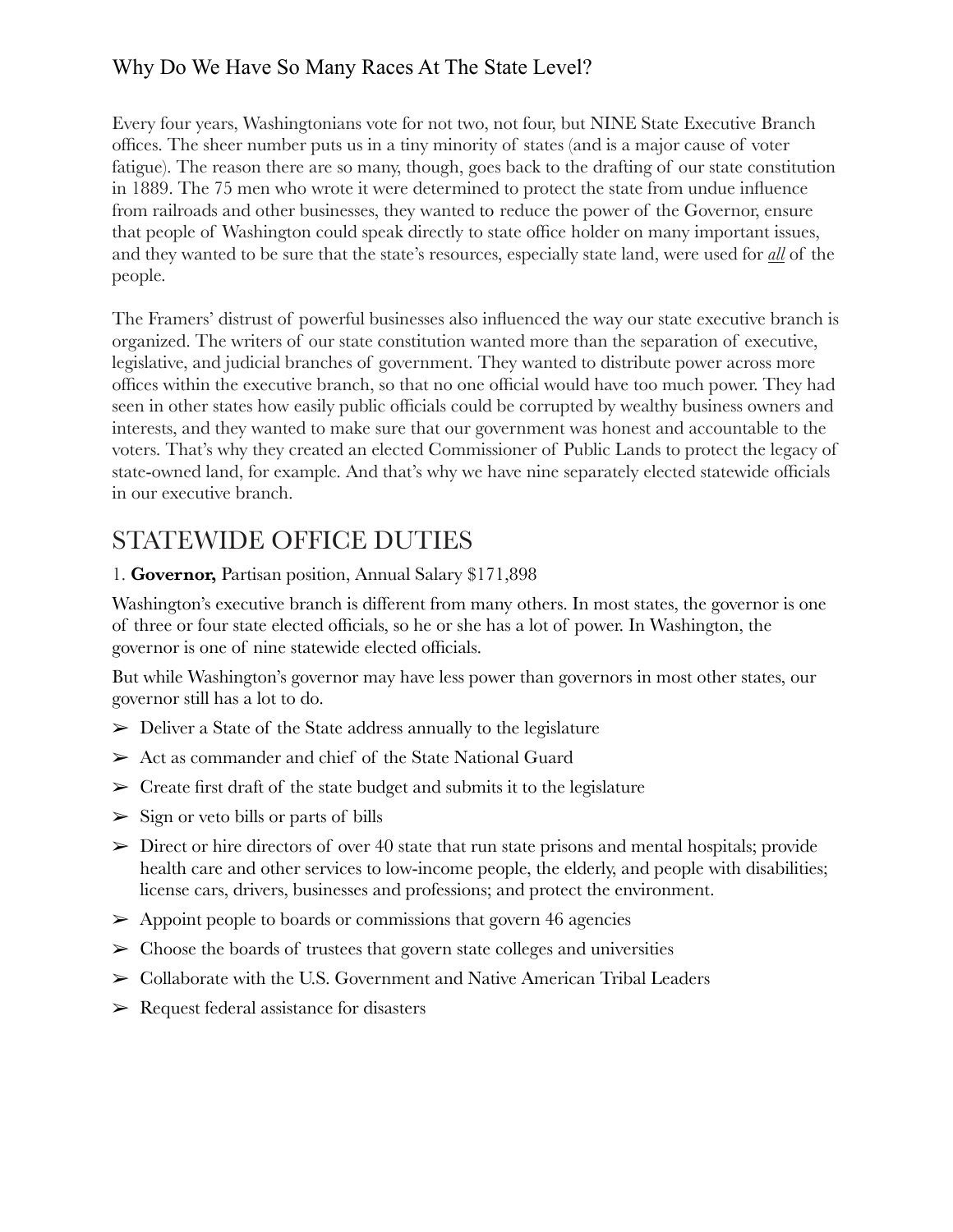# Why Do We Have So Many Races At The State Level?

#### 2. **Lieutenant Governor**, Partisan position, Annual Salary \$100,880

The Lieutenant Governor succeeds to the Governor's office if the current officeholder resigns, is incapacitated, is removed, or dies.

- $\triangleright$  Preside over the Washington State Senate
- $\triangleright$  Take on other tasks or assignments

#### 3. **Secretary of State**, Partisan position, Annual Salary: \$120,459

The Secretary of State is the state's chief elections officer, chief corporations officer, and supervisor of the State Archives.

- $\triangleright$  Supervise state and local elections
- $\triangleright$  Certify the results of state primaries and general elections.
- $\triangleright$  Publish the state voters' pamphlet
- $\triangleright$  File and verify initiatives and referendums
- $\triangleright$  Register private corporations, limited partnerships and trademarks.
- $\triangleright$  Register individuals, organizations and commercial fundraisers involved in charitable solicitations.
- $\triangleright$  Administer the state's Address Confidentiality Program for survivors of domestic violence, sexual assault and stalking
- $\triangleright$  Collect and preserve the historical records of the state and make those records available for research
- $\triangleright$  Coordinate the implementation of the state's records management laws
- $\triangleright$  Chair of the state Productivity Board.

#### 4. **Attorney General**, Partisan position, Annual Salary: \$156,270

The Attorney General is in charge of the state's own staff of lawyers. These lawyers represent state agencies when they have legal disputes. If a state law is challenged in court, they defend the law.

- $\triangleright$  Propose legislation to further protect families and children and provide clear, just, and enforceable laws.
- $\triangleright$  Conduct education campaigns consistent with the policy goals of the office
- $\triangleright$  Pursue civil commitment of sexually violent predators
- ➢ Represent the State of Washington before the Supreme Court, the Court of Appeals, and trial courts in all the cases involving the state's interest
- $\triangleright$  Defend in court state officers or employees ethically acting in their official capacities.
- $\triangleright$  Investigate and prosecute persons accused of crimes at the request of the Governor or a county prosecutor
- $\triangleright$  Advise the Governor, members of the Legislature, other state officers, and county prosecutors on legal issues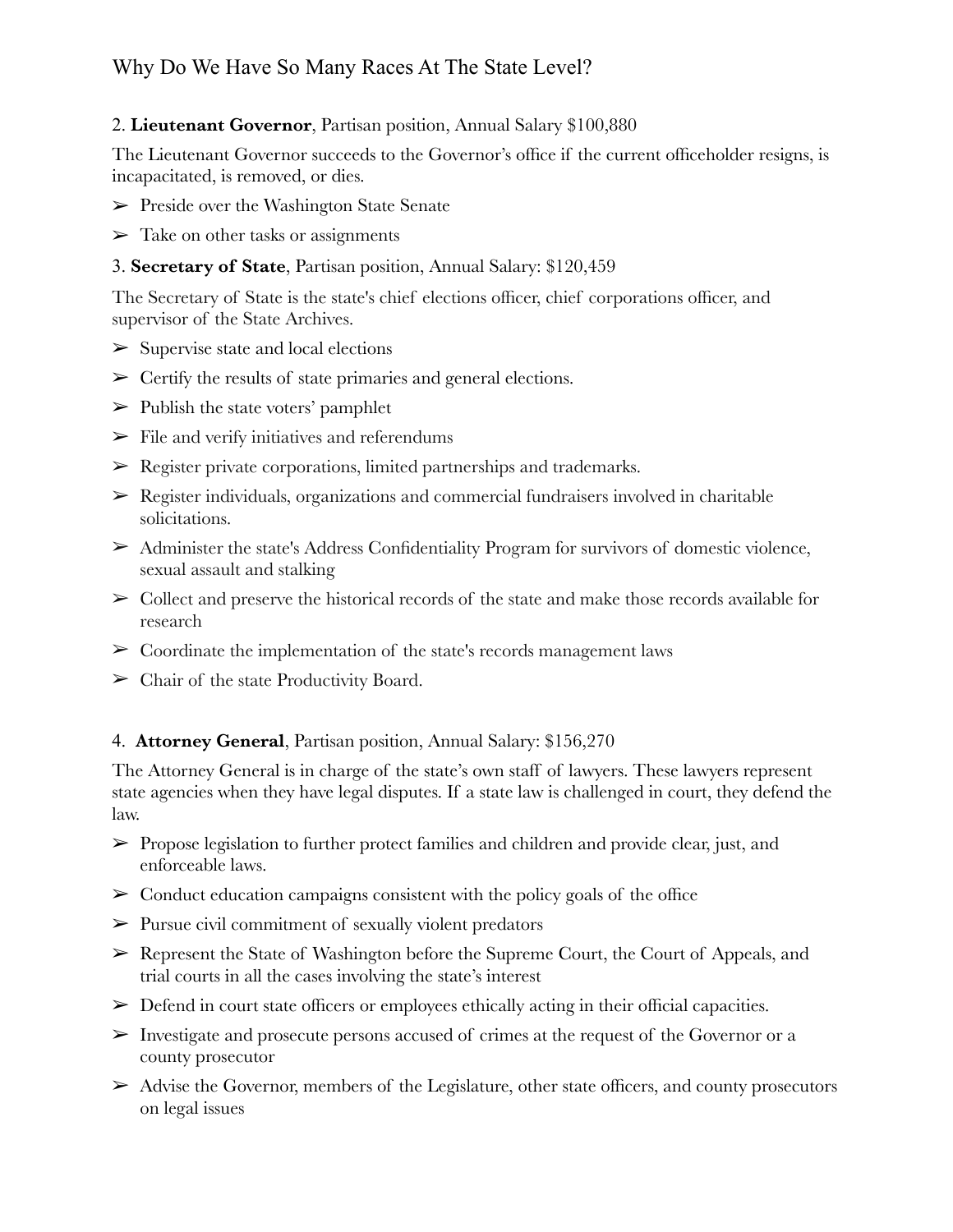- $\triangleright$  Give formal written attorney general's opinions on constitutional or legal questions at the request of designated public officials
- $\triangleright$  Represent the public interest in utility matters and energy facility siting

#### 5. **State Treasurer**, Partisan position, Annual Salary: \$133,750

The State Treasurer manages the state's cash and debts. She or he has to make sure that the state maintains a good credit rating, so that when the state wants to borrow money, it gets low interest rates.

- ➢ Manage cash flow of all major state accounts with deposits, withdrawals and transfers
- $\triangleright$  Allocate the state's operating cash to investments that bear interest but remain available for withdrawal
- $\triangleright$  Keep careful accounts of all transactions
- $\triangleright$  Ensure that the state maintain a good credit rating
- $>$  Issue and manage the state's debt
- $\triangleright$  Manage the School Bond Guarantee Program which assures voter-approved bonds issued by school districts
- $\triangleright$  Inventory its activities, provide updates on its budgeted operating expenditures and issue summary financial reports for the current two-year state budget period
- ➢ Chair the State Finance Committee and the Public Deposit Protection Commission and serve on five other commissions

#### 6. **State Auditor**, Partisan position, Annual Salary: \$120, 459

The State Auditor makes sure that everyone in state and local government follows the rules for how the public's tax dollars are spent. From offices across the state, our independent auditors help government work better and maintain public trust.

- $\geq$  Look at financial information and compliance with state, federal and local laws on the part of all local governments, including schools, and all state agencies, including institutions of higher education.
- $\triangleright$  Perform special investigations of fraud and whistleblower cases and referrals from our Citizen Hotline.
- $\triangleright$  Conduct performance audits of state agencies and local governments.
- $\triangleright$  Produce several annual reports addressing state, local and internal matters.
- $\triangleright$  Partner with other agencies to provide training and technical assistance to government organizations and have an extensive program to coordinate audit efficiency and to ensure high-quality audits